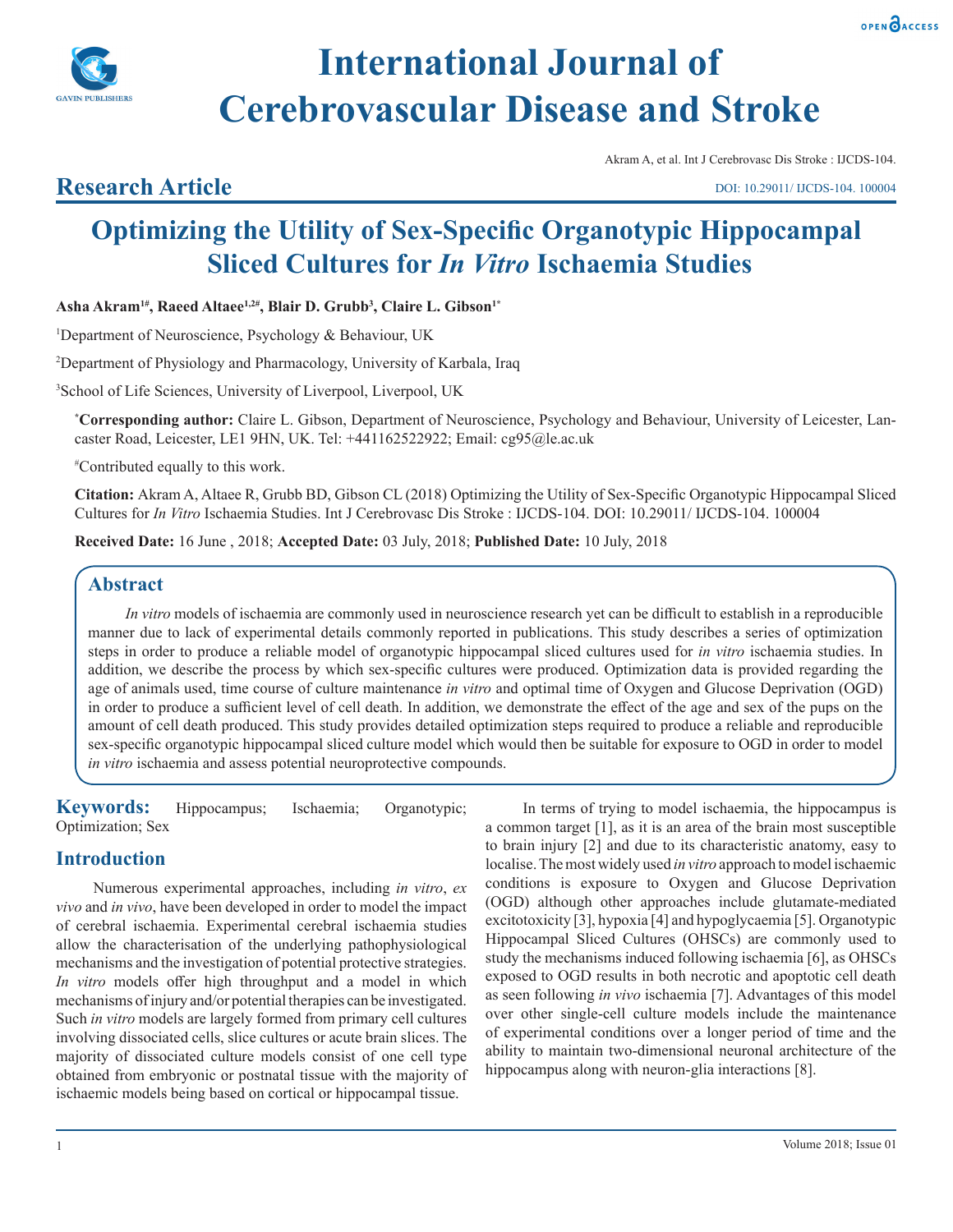There are important sex differences in a number of neurodevelopmental disorders (e.g. autism, attention deficit hyperactivity disorder) and those disorders resulting from CNS injury and/or neurodegeneration such as ischemic stroke and Alzheimer's disease [9-11]. However, for research which utilises *in vitro* CNS models they tend to report cultures derived from tissues pooled from male and female pups within the same litter to increase yield, in particular when utilising embryonic or postnatal neurons. Here we report the optimization of a sex-specific model of OHSCs. Although the use of OHSCs for *in vitro* ischaemia studies is well established the majority of studies only give brief experimental details and don't provide sufficient information regarding the optimization of such a model. This study describes a series of experiments aimed at optimizing the use of OHSCs for *in vitro* ischaemia studies and gives details of the effect of various factors including age of animals, time of culture maintenance and duration of OGD exposure.

# **Material and Methods**

#### **Animals**

This study was conducted in accordance with the UK Animals Scientific Procedures Act, 1986. *In vitro* cultures were prepared from 4-9 days old mouse C57/Bl6 pups. Sex of the pups was determined possibly by visible inspection of anogenital distance or the distance between the mouse's genital area and anus as female mice have a genital area much closer to the anus compared to male mouse. Also, pigmented cells on the scrotum are visible to the naked eye on the day of birth in male animals compared to female mice in C57BL/6J pups and female mice have 10 nipples compared to male mice that do not have nipples [12].

#### **Cell Culture Preparation**

Cell culture cabinets and all materials were sterilized with 70% Industrial Methylated Spirit (IMS). Dissecting tools were sterilized in pure ethanol and then heated with a gas flame to ensure sterility. Organotypic hippocampal cultures were prepared according to the methods of with some modifications [13]. Brains were removed from animals and placed in sterile petri dishes containing ice cold dissecting buffer. The hemispheres were separated using a scalpel and the hippocampus dissected and sliced  $(350\mu m)$  using a tissue chopper (McIlwain tissue chopper). The slices were carefully separated using sterile syringe needles and transferred onto Millicell membrane inserts (0.4 µm, MilliPore) using a plastic Pasteur pipette. These inserts were placed into six well plates and cultured in growth medium. Cultures were maintained in a humidified incubator with 5%  $CO_2$  at 37°C and culture medium was changed every 3 days. It is important to note that culture medium should be changed on time as any delays resulted in poor growth of cells having an impact on the number of slices available for subsequent experiments. Cultures were

observed under the microscope every few days to monitor growth. For the normoxic experiments, which aimed to establish the optimal time course for culture maintenance, independent cultures were maintained 7, 10, 14, 18 and 21 days.

#### *In Vitro* **Ischaemia**

Hippocampal slice cultures were exposed to Oxygen-Glucose Deprivation (OGD) at day 14, a time point selected as this has been shown previously to be sufficient for the slices to have recovered from microglia activation caused by the slicing procedure [14]. OGD medium containing 75% MEM, 25% HBSS, 1mM glutamine and 3.75 µg/ml amphotericin B was bubbled for 30 minutes with 5%  $CO_2$  and 95%  $N_2$ . After two washes with the OGD medium, 1ml of OGD medium was placed in the well and plates were transferred to an anoxic chamber. The chamber was sealed and pumped with 5%  $CO_2$  and 95%  $N_2$  for 10 minutes then placed in an incubator at 37° C for 2 hours, 3 hours or 4 hours of OGD. The cultures were returned to oxygenated serum-free culture medium and placed back in the incubator for a further 24 hours.

#### **Assessing Neuronal Cell Death**

In order to assess cell death, 30 minutes prior to the termination of experiments, the fluorescent cell death marker propidium iodide (PI, 5  $\mu$ g/ml) and Hoechst (5  $\mu$ g/ml) were added to the medium. At the end of the experimental time, slices were fixed with 4% paraformaldehyde at 4° C for 2 hours. Previous studies [15], report using fixation times of 4 hours but longer fixation times can result in higher levels of background staining thus we compared fixation times of 1 hour, 2 hours and 3 hours and found 2 hours to be optimal. Following fixation, the cultures were briefly washed in Phosphate Buffered Saline (PBS). The slices were removed from the membrane inserts and mounted onto glass slides in PBS and glycerol solution and imaged using a Nikon epifluorescence microscope. For each hippocampal slice, images were taken, using a Nikon microscope, from two randomly selected regions. For each region, two images were taken, one image allowing visualization of PI-labelled cells and the other showing Hoechst-labelled cells. The number of cells in each image was counted manually. Cell counting was performed by an individual blinded to experimental condition. To obtain the percentage cell death, cells labelled with PI (i.e. number of dying cells) were divided by the total number of cells, as indicated by the Hoechst labelling, which labels all cell nuclei.

#### **Data Analysis**

All data are reported as mean  $\pm$  standard error of the mean and were analyzed using GraphPad Prism version 7.0 for windows (GraphPad Software, San Diego, USA). Normality tests were carried out prior to comparative statistical analysis using D'Agostino and Pearson normality test. For datasets not normally distributed Kruskal Wallis analysis was used with Dunn's multiple comparisons test. For normally distributed data student's t-tests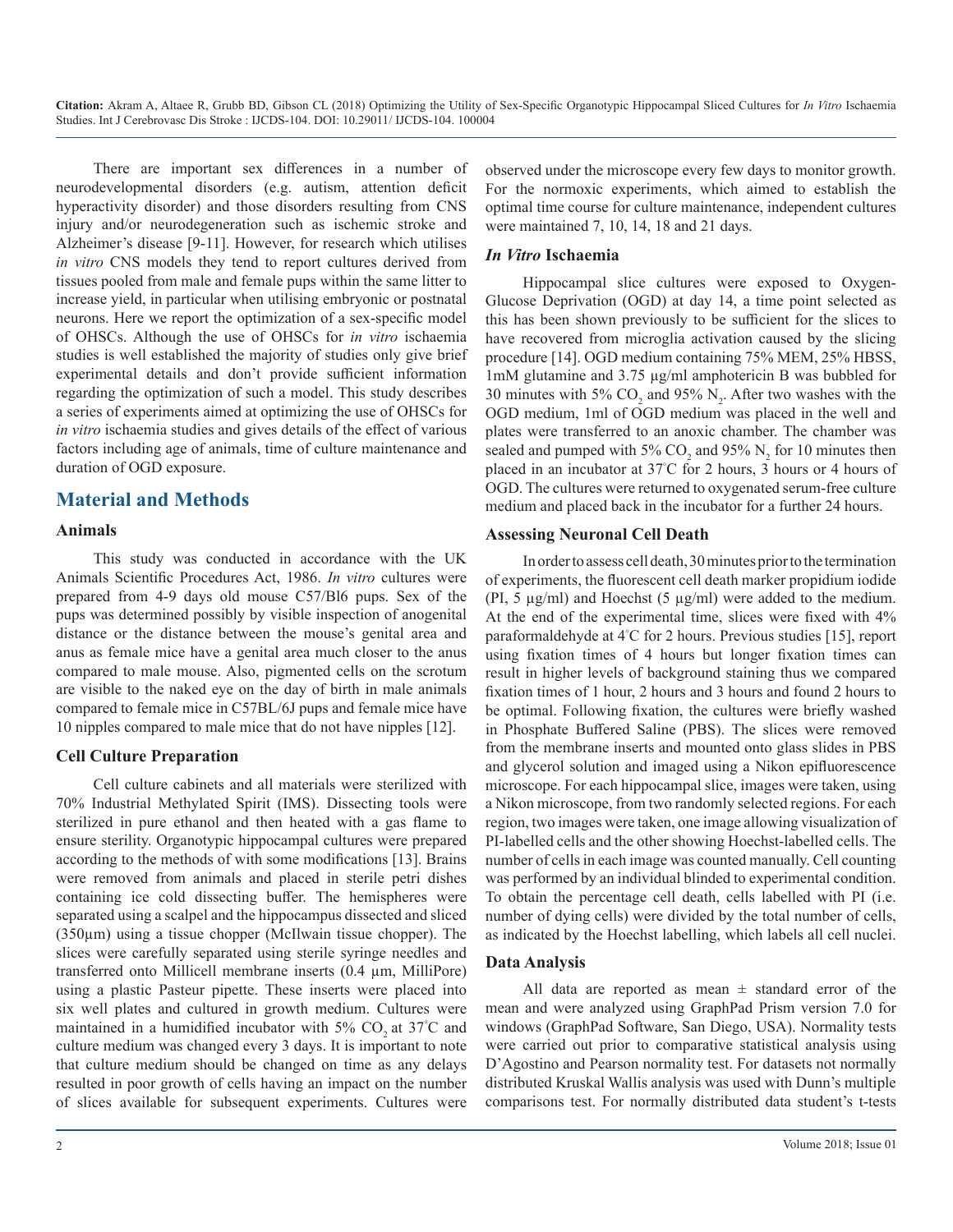were used to compare between two sets of data whereas Analysis Of Variance (ANOVA) with Turkey's multiple comparisons test, if relevant, was used to analyse differences between more than two groups. The criterion for statistical significance was  $P < 0.05$ . Slices were prepared from 2-4 pups (of each sex) per experiment and the n value is shown as the number of independent wells with each well having three slices.

### **Results**

Initially cultures were prepared from Postnatal Day 4 (P4) mouse pups and in order to maximize survival the hippocampus was removed within minutes and the dissecting medium kept on ice at all times in order to maintain a low temperature during the process of dissection and slice preparation. To optimize the time, course of culture maintenance, cell survival of cultures was assessed following 7, 10, 14, 18 and 21 days *in vitro* (Figure 1). Previous reports have used cultures at 14 days *in vitro*, a time point that has been shown to be sufficient for the slices to have recovered from microglia activation caused by the slicing procedure [14]. In the current study assessment of cell viability showed that a significant increase in cell death was observed following 21 days *in vitro* (24.7  $\pm$  1.2%, P < .0001, Figure 1) which was not observed between days 7 and 18 suggesting cultures may be maintained for up to 18 days *in vitro* without any increase in cell death occurring.



**Figure 1:** Representative images of hippocampal slices exposed to normoxic conditions and maintained for either 7 or 21 Days *In Vitro* (DIV). All cells are shown by Hoeschst staining and cell death is shown

in images stained with PI. Cell death was analysed at different time points and found to significantly increase at 21 days compared to 7, 10 and 14 days *in vitro* (\*\*\*P<0.001). Data are expressed as mean  $\pm$  SEM, n = 20-34 per time point, scale bar represents 20 υm.

Experiments were conducted to establish an optimal time period of OGD in order to produce a sufficient level of cell death to assess potential neuroprotective compounds (Figure 1). For each time point, cultures exposed to OGD were compared to cultures exposed to normoxic conditions. Normoxic cultures also underwent a media change to ensure the only experimental condition differing between the two groups was the presence or absence of OGD. The amount of cell death significantly increased as the duration of OGD lengthened  $(P < 0.001$ , Figure 2). Following OGD cell death was significantly increased compared to normoxic controls (17.8  $\pm$  2.8%) after 2 hours (34.6  $\pm$  3.1%), 4 hours (60.0  $\pm$  3.2%) and 6 hours  $(71.5 \pm 4.0\%)$  OGD.



**Figure 2:** Representative images of hippocampal slices showing cell death stained with PI following exposure to normoxic conditions or 6 hours OGD. The amount of cell death was significantly increased following 2, 4 or 6 hours of OGD compared to normoxic conditions (\*\*\*P < 0.001). Data are expressed as mean  $\pm$  SEM, n = 22-27 slices.

In order to examine the effect of the age and sex of pups on the amount of cell death cultures were prepared separately from male and female pups at P4, P6, P7 and P9. Cultures were exposed to 4 hours OGD and compared to normoxic controls. Following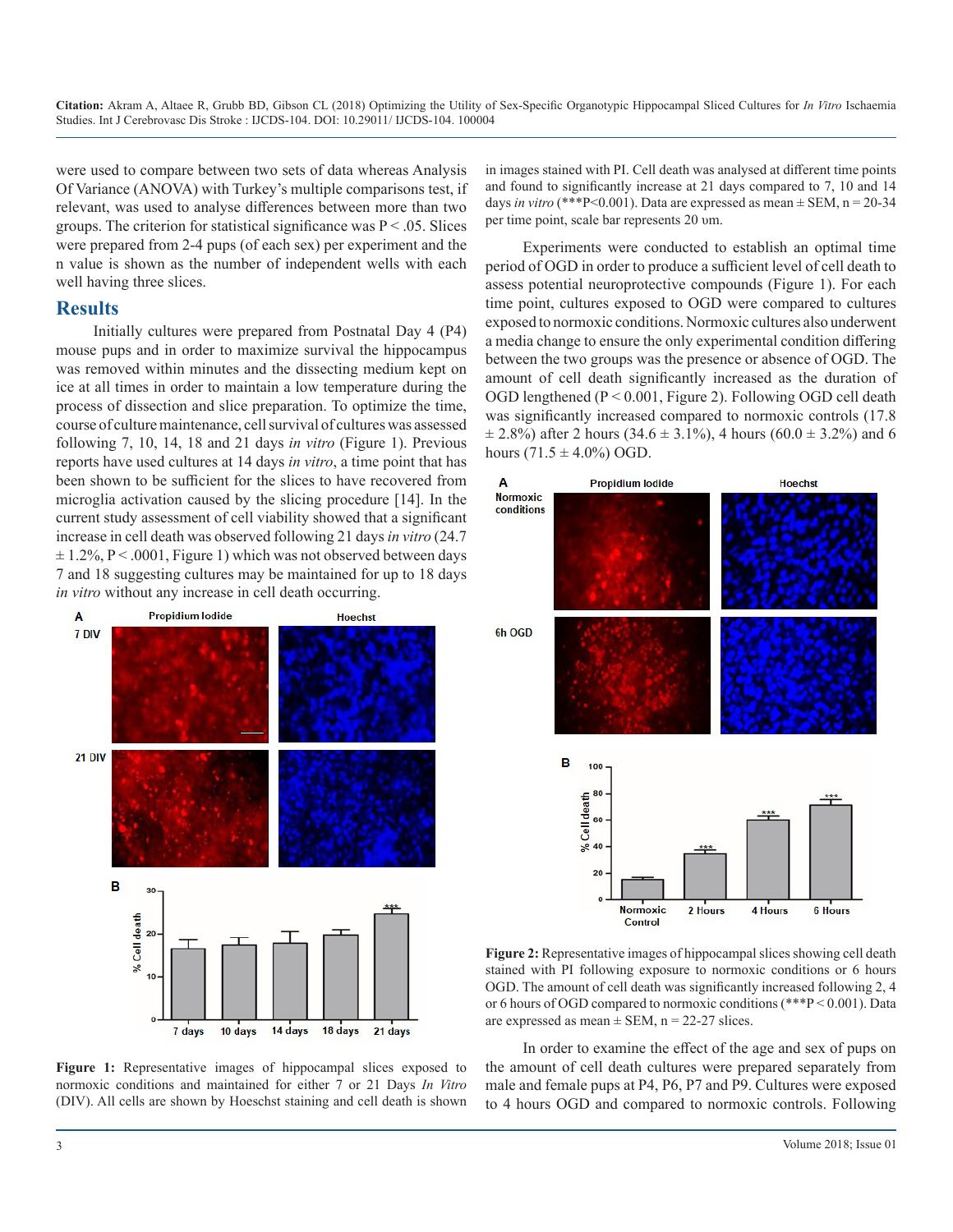OGD there was no significant difference in the amount of cell death according to the age of the pups in cultures derived from either male  $(P = 0.52)$  or female  $(P = 0.65)$  pups (Figure 3). There was a significant increase in the amount of cell death following OGD compared to normoxia in the CA1 region of the hippocampus in both males  $(P < 0.001)$  and females  $(P < 0.001)$ . There was significantly less cell death following OGD exposure in female-derived cultures (27.36  $\pm$  2.01%) compared to male-derived cultures (45.36  $\pm$  2.34%, P < 0.001, Figure 4).



**Figure 3:** The amount of cell death, following OGD, was not significantly different according to the age of the pups (between P4 - P9) in both male- and female-derived cultures. Data are expressed as mean  $\pm$  SEM, n = 6-8 independent wells.



**Figure 4:** There was a significant increase, in both male (\*\*\*P < 0.001) and female (\*\*\*P < 0.001) cultures, in the amount of cell death following OGD compared to normoxia in the CA1 region of the hippocampus. Data are expressed as mean  $\pm$  SEM, n = 6-8 independent wells.

#### **Discussion**

The aim of this study was to optimize the experimental parameters required to establish a suitable and reliable sex-specific model of *in vitro* ischemia. Initially, the current experiments used animals on P4 however, in subsequent experiments we used animals aged between P4-P9 for slice preparations and found that age did not affect the rate of cell death observed following either normoxic or OGD conditions. Neonatal slices appear to be more suitable for experiments requiring longer-term maintenance of cultures whereas slices prepared from older animals, which degenerate quicker, may be more suitable for short-term electrophysiological studies [7].

In order to model cerebral ischaemia it is necessary to quantitatively assess the amount of cell death induced. Several studies have demonstrated a linear relationship between the fluorescence intensity of propidium iodide and cell death, where an increase in cell death over a period of time has shown to correspond with an increase in propidium iodide uptake [6]. However, the fixation time is important as longer fixation periods can result in a significant diffusion of propidium iodide throughout the tissue, which increases background fluorescence and makes it difficult to visualise individual cells [15]. In the current study we observed that fixation times of 2h were ideal as longer fixation times were associated with increased background staining due to the diffusion of propidium iodide, which made it difficult to visualise individual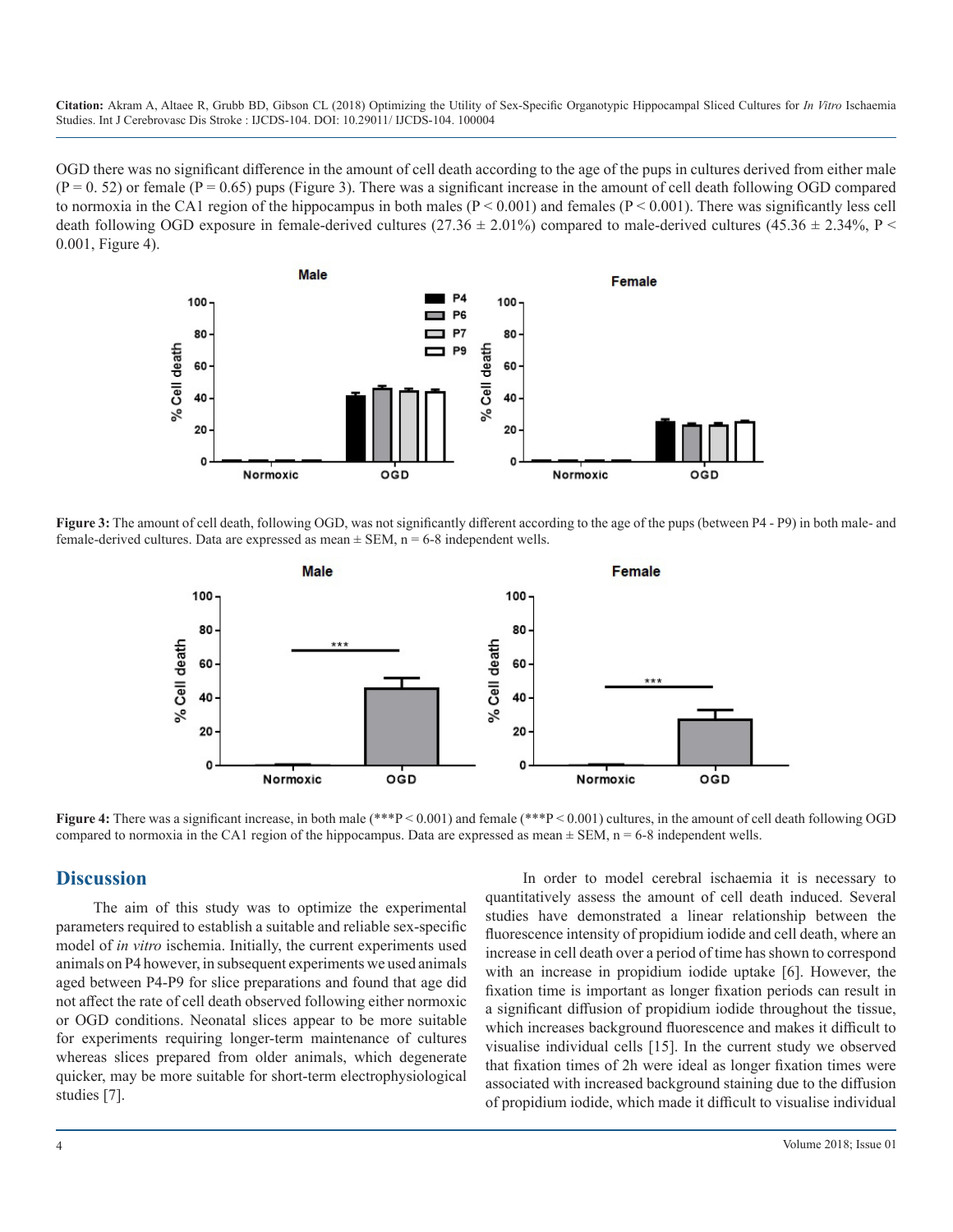cells. Advantages of using propidium iodide as a cell death marker include that is a simple method for providing quantitative data, cell death can be visualised and quantified in the same cultures over time, and distinct patterns of cell death can be identified [16]. Although propidium iodide cannot stain dead cells with denaturation of intracellular nucleic acid this can be overcome by using in combination with other fluorescent dyes, such as Hoechst, which stains dead, dying and living cells.

It is important the cultures are maintained for a period of time under *in vitro* conditions to allow them to recover from any trauma associated with slice preparation but also for the recovery of synaptic activity. During the period of maintenance, cultures undergo reorganization and form new neuronal networks and continue to develop to mimic the developmental processes which take place *in vivo*. It has been reported cultures maintained for 2-3 weeks are able to recover synapses at a similar level to that observed *in vivo* [17]. The majority of other studies maintain cultures *in vitro* for 10-14 days whereas the present study shows that cell viability is unaffected after 18 days *in vitro* but is detrimentally affected if cultures are maintained for 21 days *in vitro*.

Studies attempting to model *in vitro* ischaemia have used varying lengths of OGD exposure, from 30 minutes to 3 hours [18]. The time point of OGD exposure is largely dependent on the culture system i.e. dissociated or organotypic cultures as this will impact on the severity of injury. Data presented here indicate that 2 hours of OGD was a suitable time point to induce cell death at a level which could be subject to (e.g. pharmacological) manipulation. In addition, 2h OGD induced cell death uniformly across the slice whereas, in agreement with other studies [19], shorter OGD times tend to induce cell death in restricted regions of the hippocampus.

There is increasing awareness of sex differences in terms of incidence, pathology and response to treatment for a number of CNS disorders. Utilising sex-specific *in vitro* models allows sex differences to be investigated both in terms of the development of the CNS [20] and mechanistic investigation of therapeutic targets for certain disorders. Here we describe that sex-specific OHSCs can be generated from as young as P4 pups with sufficient yield and ability to anatomically distinguish between the sexes. It would be interesting to explore the feasibility of such cultures from an earlier postnatal stage when anatomical discrimination between the sexes is still feasible.

Although, *in vivo* models of ischaemia represent a closer comparison to humans, *in vitro* models hold several advantages as they permit investigation under a controlled environment avoiding the confounding effects of temperature and vascular components. In addition, the lack of blood-brain barrier permits direct access to the cellular compartments. These advantages of *in vitro* model permit the investigation of neuroprotective agents without the

influence of other, potentially confounding factors. Thus, it is important that such *in vitro* models are well characterized and validated in order to ensure they are reproducible.

# **Conflict of interest**

The authors have no conflict of interest to declare.

# **Acknowledgements**

The authors would like to thank Dr Lucia Pinon for help and advice regarding preparation of the hippocampal slices. Asha Akram received funding from a School of Psychology studentship. Raeed Altaee is sponsored by the Ministry of Higher Education and Scientific Research/University of Karbala, Iraq.

### **References**

- Lipski J, Wan CK, Bai JZ, Pi R, Li D, et al. (2007) Neuroprotective potential of ceftriaxone in *in vitro* models of stroke. Neuroscience 146: 617-629.
- 2. Neumar RW (2000) Molecular mechanisms of ischemic neuronal injury. Ann Emerg Med 36: 483-506.
- 3. Cimarosti H, Henley JM (2008) Investigating the mechanisms underlying neuronal death in ischemia using *in vitro* oxygen-glucose deprivation: potential involvement of protein SUMOylation. Neuroscientist 14: 626-636.
- 4. Pringle AK, Angunawela R, Wilde GJ, Mepham JA, Sundstrom LE, et al. (1997) Induction of 72 kDa heat-shock protein following sub-lethal oxygen deprivation in organotypic hippocampal slice cultures. Neuropathol Appl Neurobiol 23: 298-298.
- 5. Duffy S, MacVicar BA (1996) *In vitro* ischemia promotes calcium influx and intracellular calcium release in hippocampal astrocytes. J Neurosci 16: 71-81.
- 6. Laake JH, Haug F, Wieloch T, Ottersen OP (1994) A simple *in vitro*  model of ischemia based on hippocampal slice cultures and propidium iodide fluorescence. Brain Res Protocols 4: 173-184.
- 7. Cho S, Wood A, Bowlby MR (2007) Brain slices as models for neurodegenerative diseases and screening platforms to identify novel therapeutics. Curr Neuropharmacol 5: 19-33.
- 8. Gogolla N, Galimberti I, DePaola V, Caroni P (2006) Preparation of organotypic hippocampal slice cultures for long-term live imaging. Nat Protoc 1: 1165-1171.
- 9. Attwood L, Gibson CL (2016) The impact of gender on cerebral stroke pathology and treatment. Neurosci Biobehav Rev 67: 119-124.
- 10. Hanamsagar R, Bilbo SD (2016) Sex differences in neurodevelopmental and neurodegenerative disorders: focus on microglia function and neuroinflammation during development. J Steroid Biochem Mol Biol 160: 127-133.
- 11. Tierney MC, Curtis AF, Chertkow H, Rylett RJ (2017) Integrating sex and gender into neurodegeneration research: a six-component study. Alzheimers Dement (N Y) 3: 660-667.
- 12. Wolterink-Donselaar IG, Meerding JM, Fernandes C (2009) A method for gender determination in newborn dark pigmented mice. Lab Anim (NY) 38: 35-38.